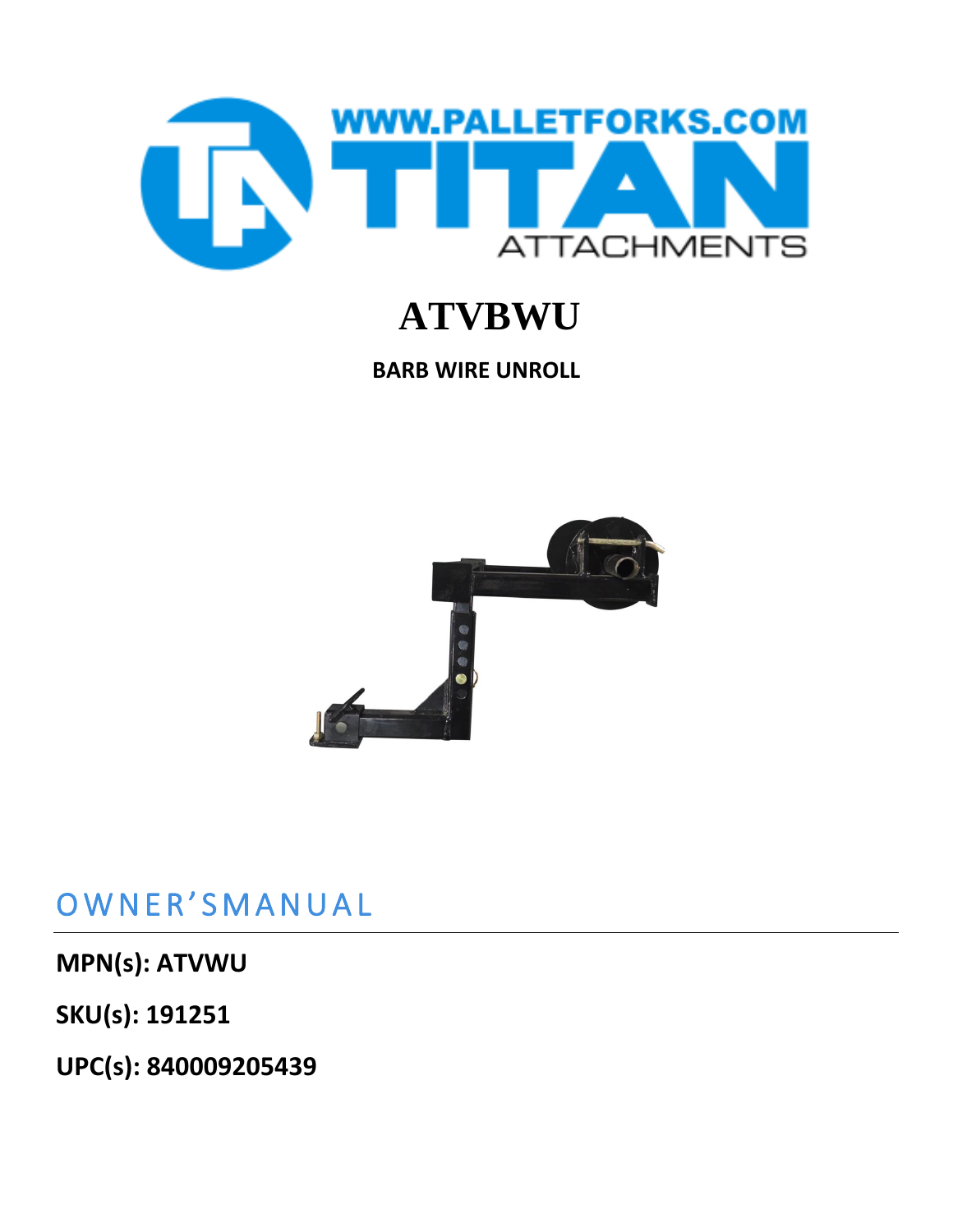

| <b>ITEM</b>    | <b>PART</b> | <b>DESCRIPTION</b>                  | <b>QTY</b>     |
|----------------|-------------|-------------------------------------|----------------|
| 1              | ATVBWU01    | <b>TOP ASSEMBLY</b>                 | 1              |
| $\overline{2}$ | ATVBWU02    | <b>BOTTOM ASSEMBLY</b>              | 1              |
| 3              | ATVBWU03    | <b>PIPE ASSEMBLY1</b>               | 1              |
| 4              | ATVBWU04    | <b>PIPE ASSEMBLY2</b>               | 1              |
| 5              | ATVBWU05    | <b>LOCKING PIN</b>                  | $\overline{2}$ |
| 6              | ATVBWU06    | <b>LOCKING PIN2</b>                 | $\mathfrak{p}$ |
| 7              | ATVBWU07    | <b>LYNCH PIN</b>                    | $\overline{2}$ |
| 8              | ATVBWU08    | <b>FRONT RECIEVER TUBE ASSEMBLY</b> |                |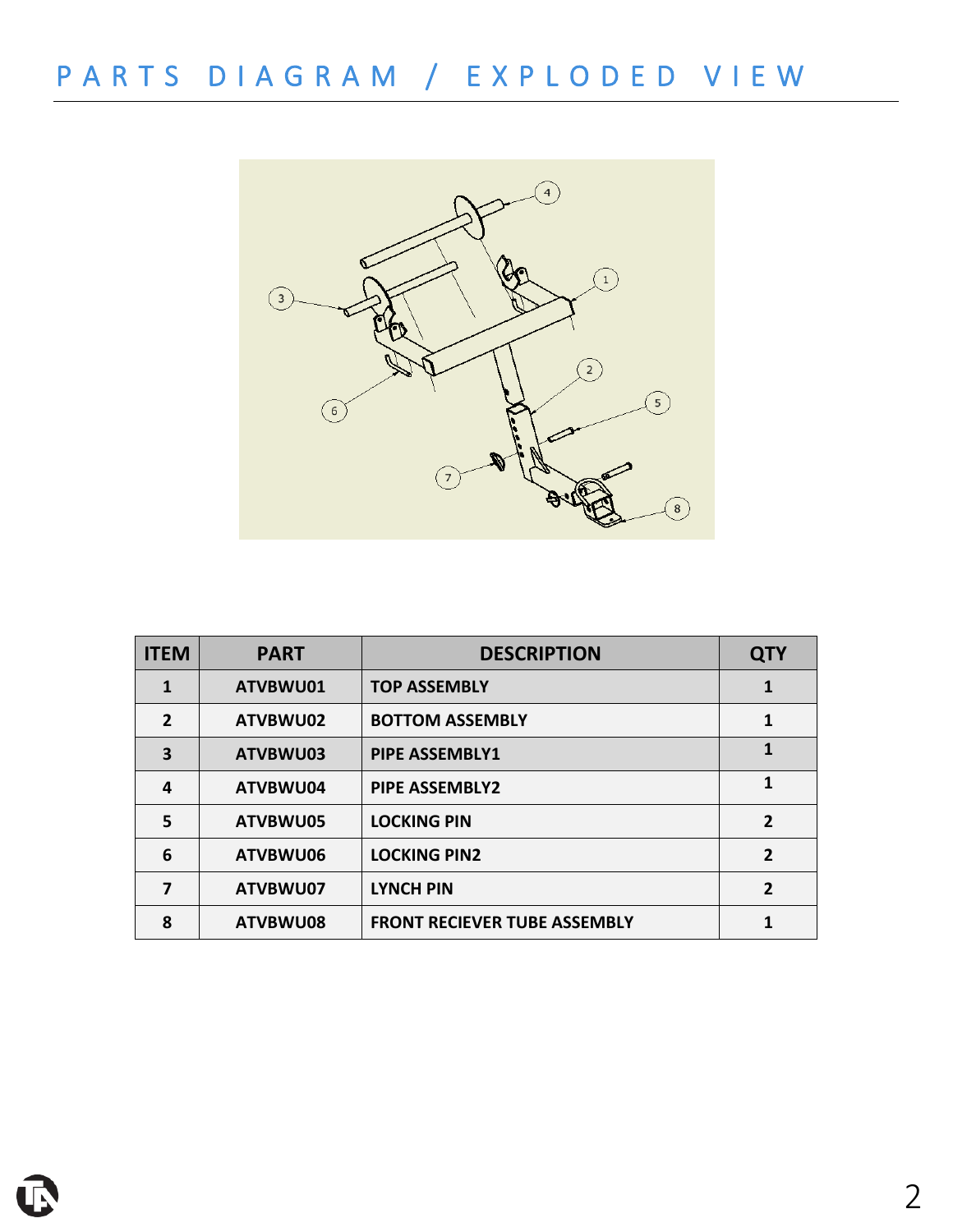

### *This concludes the ATVWU Owner's Manual.*

*If applicable to your product, make sure to tighten all nut-and-bolt combinations before use.*

#### *Enjoy!*

### **DISCLAIMER**

This equipment must be used with care by capable and competent individuals under supervision, if necessary.

The use of any equipment, including this one, involves the potential risk of injury. You accept and assume full responsibility for any and all injuries, damages (both economic and non-economic), and losses of any type, which may occur, and you fully and forever release and discharge Titan, its insurers, employees, officers, directors, associates, and agents from any and all claims, demands, damages, rights of action, or causes of action, present or future, whether the same be known or unknown, anticipated, or unanticipated, resulting from or arising out of the use of said equipment.

TITAN MAKES NO WARRANTY WHATSOEVER WITH RESPECT TO THE EQUIPMENT, INCLUDING ANY WARRANTY OF MERCHANTABILITY OR WARRANTY OF FITNESS FOR A PARTICULAR PURPOSE, WHETHER EXPRESS OR IMPLIED BY LAW, COURSE OF DEALING, COURSE OF PERFORMANCE, USAGE OF TRADE OR OTHERWISE. BUYER ASSUMES ALL LIABILITY IN USE OF THE EQUIPMENT.